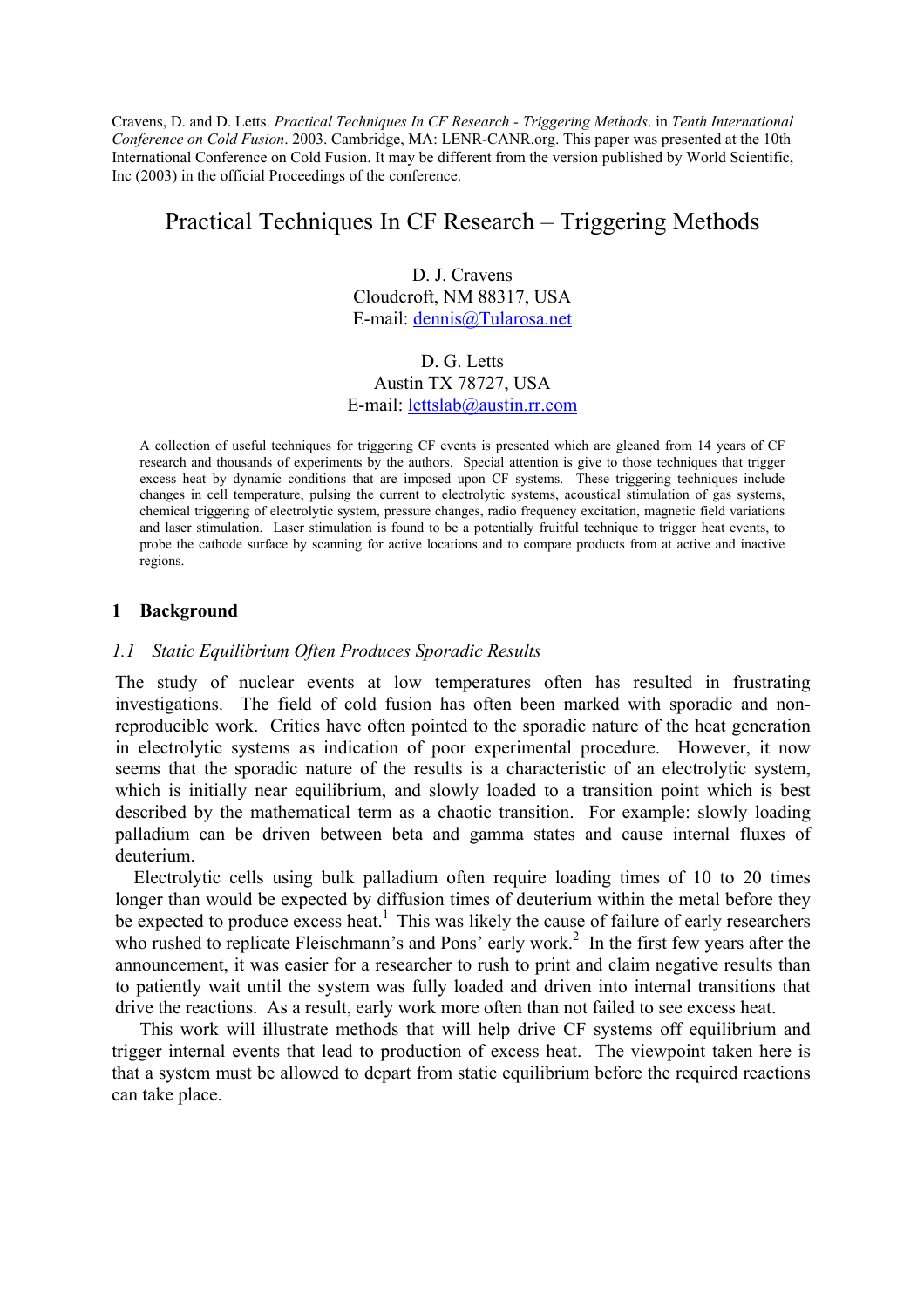## *1.2 Theoretical Limitations*

Most simple theoretical models fail to predict that nuclear reactions within a deuterated metal lattice can take place at significant rates. Such models rely on reaction rates that are based on equilibrium placement of deuterium within a metal lattice or on wave functions based on such placements. In particle models, the global average of the deuterium density within the metal is on the order of an Angstrom or more even for extreme loading ratios of D/Pd. It is clear that deuterium at such remote nuclear separations would not be expected to lead to nuclear events.

 The imposition of dynamic conditions can cause the local separations of deuterium to be significantly different from the value predicted by the global density alone. It also seems that dynamic conditions provide ways for coupling of energy to drive the reactions and impurities within the lattice can allow for spin exchanges required for spin selection rules. It is a surety that the energy required to drive any nuclear events and energy released from such events are much larger than any external energy available to the deuterium based on a per atom division of energy.<sup>3</sup> This means that any external energy driving the possible nuclear events must act in a coherent way to channel energy from a large region of many atoms to the active sites.<sup>4,5,6</sup> This coherent channeling must involve over 10^8 atoms and likely many more. The experimental conditions then must make use of non-equilibrium events acting on a system that has some group coherent nature. The methods described here are simple and practical methods that can be used to produce such dynamic conditions, which may lead to the desired nuclear events. The assumption here is that the reactive nuclear species must be driven to a dynamic active state before the desire events can produce excess energy within the system.

## **2 Practical Triggering Methods Background**

## *2.1 Variation in temperature*

Good calorimetry often requires that the system under study be held at constant temperatures for long times. These are often run near room temperature to help control the environment around the systems. However, this is not beneficial in observing excess heat from CF cells. The electrolytic CF systems generate more heat at higher temperatures and maintaining them at or near boiling often yields greater excess power levels.<sup>7</sup> One simple method that is often useful in triggering excess power is the employment of a calibration resistor within the cell. $8$ After the metal has been loaded slowly for times at least 10 times the calculated diffusion rates, power is supplied to a calibration resistor within the cell, raising the temperature of the cathode. Afterwards the baseline temperature of the cell may be seen to rise. (Figure 1) In other words, the heat pulse to the cell has triggered events within the cathode, which cause it to run hotter after the pulse for the same input power. The baseline temperature of the system is higher after the pulse than before. Some researchers have been known to reset their baseline after such events mistaking it for calorimeter drift- in effect throwing out the very signal that they seek.<sup>9</sup> This effect can also be seen occasionally in flowing electrolyte systems when the flow is pulsed instead of using a continual flow. The pulsing of the fluid flow allows the system to have temporary temperature rises. Many early experimenters falsely assumed that a continual flow through a bead bed system was better than the prescribed pulsed flow. Future researchers need to be aware of the heat trigger effect, plan for it and design for it.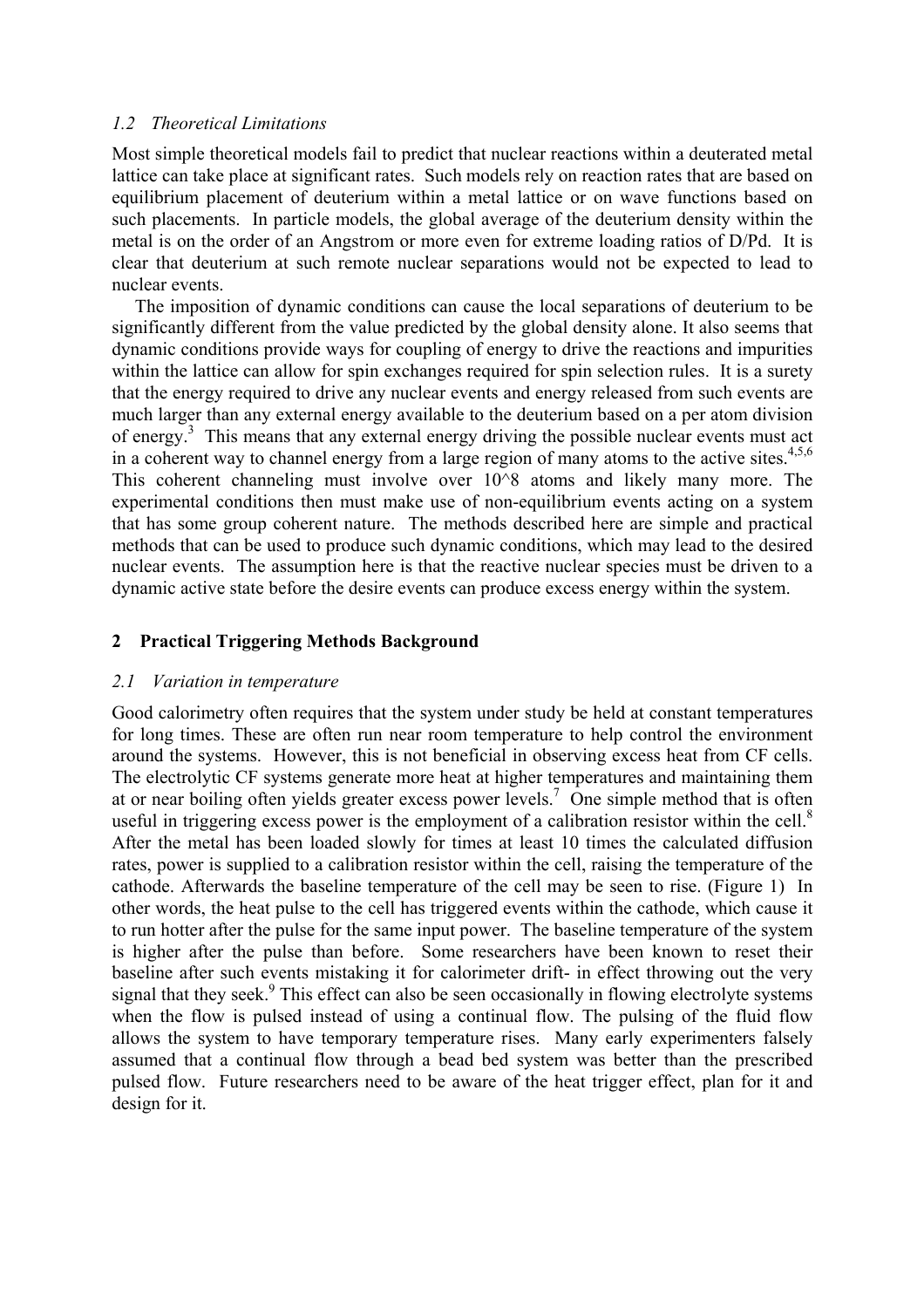

Figure 1. Baseline is elevated after a pulse to the calibration resister illustrating that more heat is now released from the cell with the same input power. Pd on Ag screen with Co, Re, and Th in LiOD using a 0.5 W pulse on 10W of electrolytic power.

 Operating the cells at elevated temperatures is also beneficial in seeing excess heat  $effects$ <sup> $7$ </sup> The temptation is to use temperatures near room temperature for setting up CF systems. The elevation of the author's laboratory limits the temperature of liquid electrolytes due to its altitude of 2650 meters. This means that water based systems are limited to about 92 C in this lab due to the boiling point of the natural water control cells. One way around this is to run the cells at boiling. Fitting them with a reflux column so that they can run continually at their boiling points can help. As seen in Figure 2, there is an increase in the power output of the cells as their operating temperatures are elevated. Flow calorimetry can be done on such systems when connected to the water flow used in the condenser coils.



Figure 2. The cell's thermal output is seen to increase with increase in its operating temperature. This cell was a codepostion of Pd on to Ag with additives of Rh, Th, and Sm. The system is a flow system where water flows in both the condensing tube above the cell and about the cell. Changing the inlet temperature of the recovery water system controlled the temperature reached by the electrolyte.

## *2.2 Pressure*

Pulsing the deuterium pressure to CF systems can occasionally trigger gas systems. This can be done by either gas supply systems or by acoustical excitation. The goal is to cause a flux of deuterium in an out of the system and across a gradient of chemical potential. For example, palladium black was prepared from solution by hydrazine reduction in which Ni was also included. This caused the palladium black to have an outer surface containing more Ni than the interior due to their relative chemical reactivities. The material was placed within an epoxy encased glass tube and deuterium gas was supplied to the material. The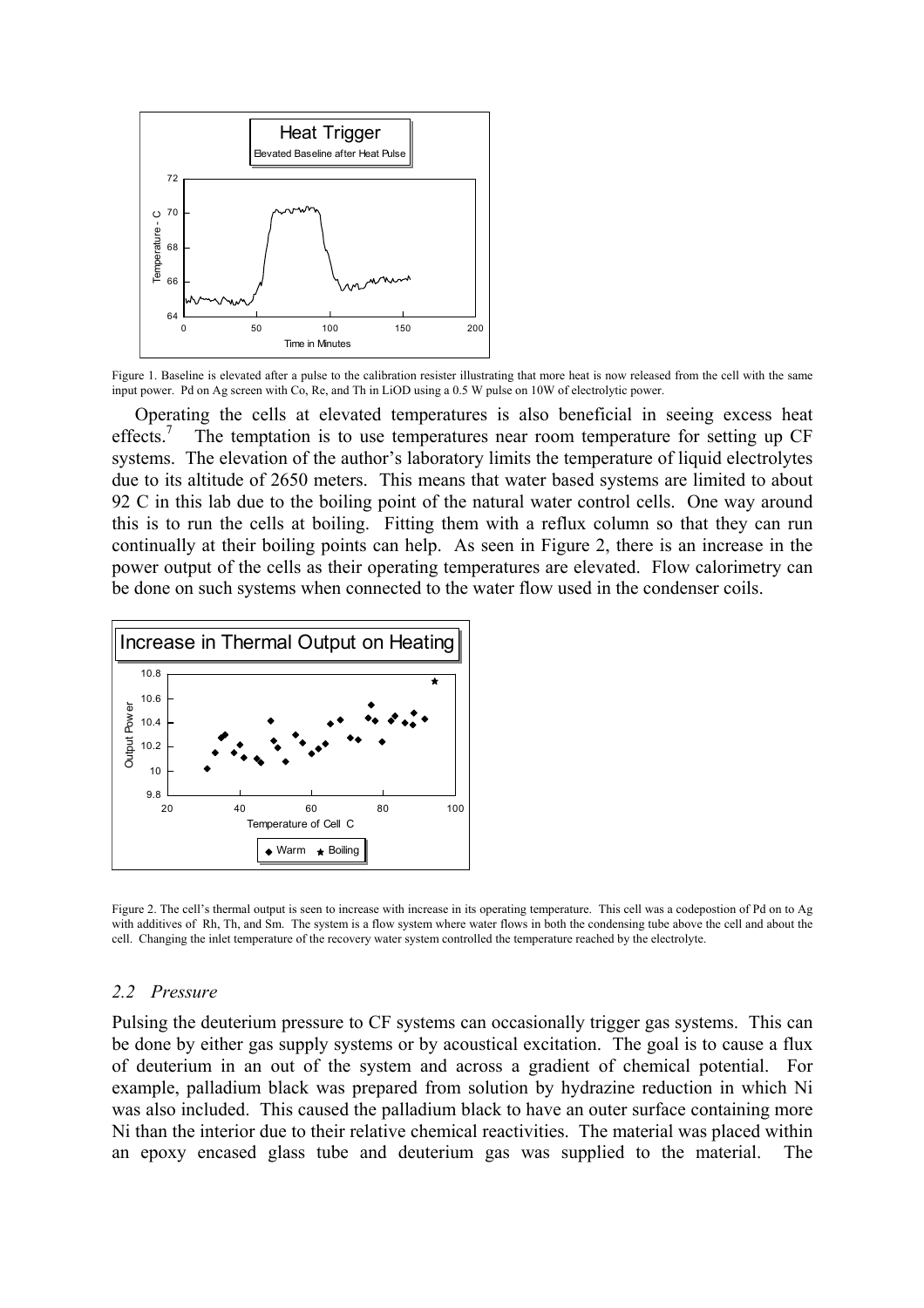temperature of the palladium black was found to rise upon the cycling of deuterium gas between 500 and 15,000 torr. In a separate experiment was conducted using a standing acoustical signal of 5,000 Hz by exciting a similarly filled tube. Temperature variations were found between the node and anti-node regions.

#### *2.3 Current*

Pulsing the current to palladium metal that has been loaded with deuterium can also trigger the release of excess heat. One author, Letts, has successfully triggered excess heat by superimposing RF signal on top of the electrolytic supply to electrolytic system.<sup>10</sup> This work was done at near 82 MHz. In a separate system a frequency near 25 MHz was used. First getting RF spectra of an active cell and then supplying the frequency that was being emitted by the active cell chose this.

 Supplying pulsed current from end to end of a palladium wire used in an electrolytic system can also generate excess power. This results in electro migration of deuterium down the length of the wire.<sup>11,12,13</sup> Placing defects along the length of wire can enhance this effect. This can be achieved by ion implantation into the wire. The idea is to cause a "choke point" for the deuterium that is forced to migrate down the length of the wire. The deuterium flux undergoes both spatial and temporal changes as the wire is pulsed down its length.

The triode system also allows for a flux of deuterium with the host metal lattice. Two anodes are used in that design with different currents and voltages. The voltages are switched from side to side so that the deuterium within the cathode is not at equilibrium. A simpler design is to have the anode on only one side of the cathode and push the deuterium through the metal. In this configuration, it is best for the deuterium to transverse a chemical potential difference. For example, palladium can be coated thinly with another metal such Ni, Au, or other material in which the deuterium is at a higher chemical potential than the bulk palladium or other material used as the cathode. A simple and easy way to have a gradient is to temporarily reverse the current in the early stages of the electrolysis so that a resultant black or tan coating is applied to the cathode. However, the codeposition of palladium with additives such as Th and Co is usually beneficial to help the production of excess heat. The pulsing of the deuterium flux through the chemical potential seems to trigger the release of excess power (Figure 3). Some theoreticians have surmised that phonons are generated as deuterium falls from one chemical potential to another and those phonons coherently allow for the activation energy required for the assumed nuclear processes.



Figure 3. Both the excess power and radiation counts increase upon pulsing the current to an active cell. A cell using LiOD electrolyte and a cathode produced by codeposition of Pd black on Ag was used. Additions of Ni, Re and Th were used. The current was pulsed at 400 Hz with a 20% duty cycle. The average input power was 10W as read by a Clark Hess. The average 10-minute counts were elevated from 651 to 668 or about a 0.6 sigma signal. The excess heat of the cell also changed from 120 mW to and average of 287 mW.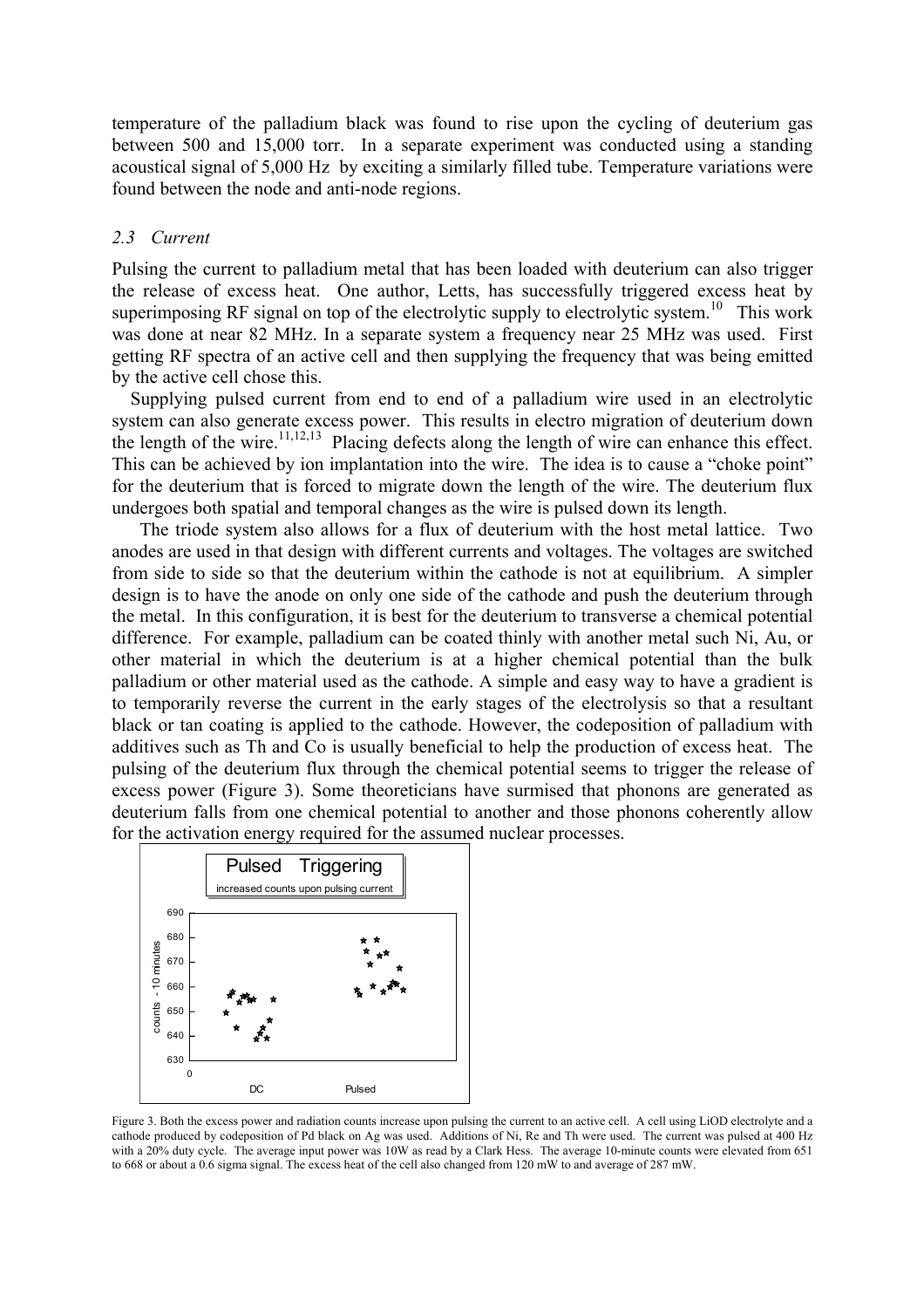#### *2.4 Chemical Triggering*

Often cells are run in pristine conditions with highly refined LiOD, Pt and Pd. The cathode is normally seen to remain in a clean shiny condition and no excess is seen. The addition of Pd salts with additives into such a system often will help trigger the production of excess power.<sup>14,15,16,17</sup> The rational is that there needs to be a gradient in the deuterium's chemical potential for the production of excess power. It seems that the effect requires the deuterium flux to transverse between energy levels before the onset of the excess heat phenomena. Additives that have strong magnetic properties or elements with quadrapole moments seem to be beneficial in triggering the excess power events. A systematic search was taken to see what materials might increase any excess power production. The search was conducted by adding a range of metal salts to the Pd salts and codeposit them onto Ag. Chemical limitations due to chloride precipitation limited the uniformity of the method between elements but a general trend is seen in Figure 4, which is based on a range of chemical methods on the same mechanical system. Only a few of the cathodes have been analyzed to check what materials where actually plated out of solutions (Figure 5) and results in Figure 5 are based on pre-deposition compositions.



Figure 4. Relative effects of adding metals to during co-deposition of Pd on to Pt cathode. Excess power normalized for mW per cm<sup>^2</sup> using 10 Watts of electrolytic power. Materials deposited from chloride salts where metal chlorides possible. Some elements required changes in plating chemistry. The elements of Rh, Re, Co, Th and U seem to be especially good for doping co-deposition systems.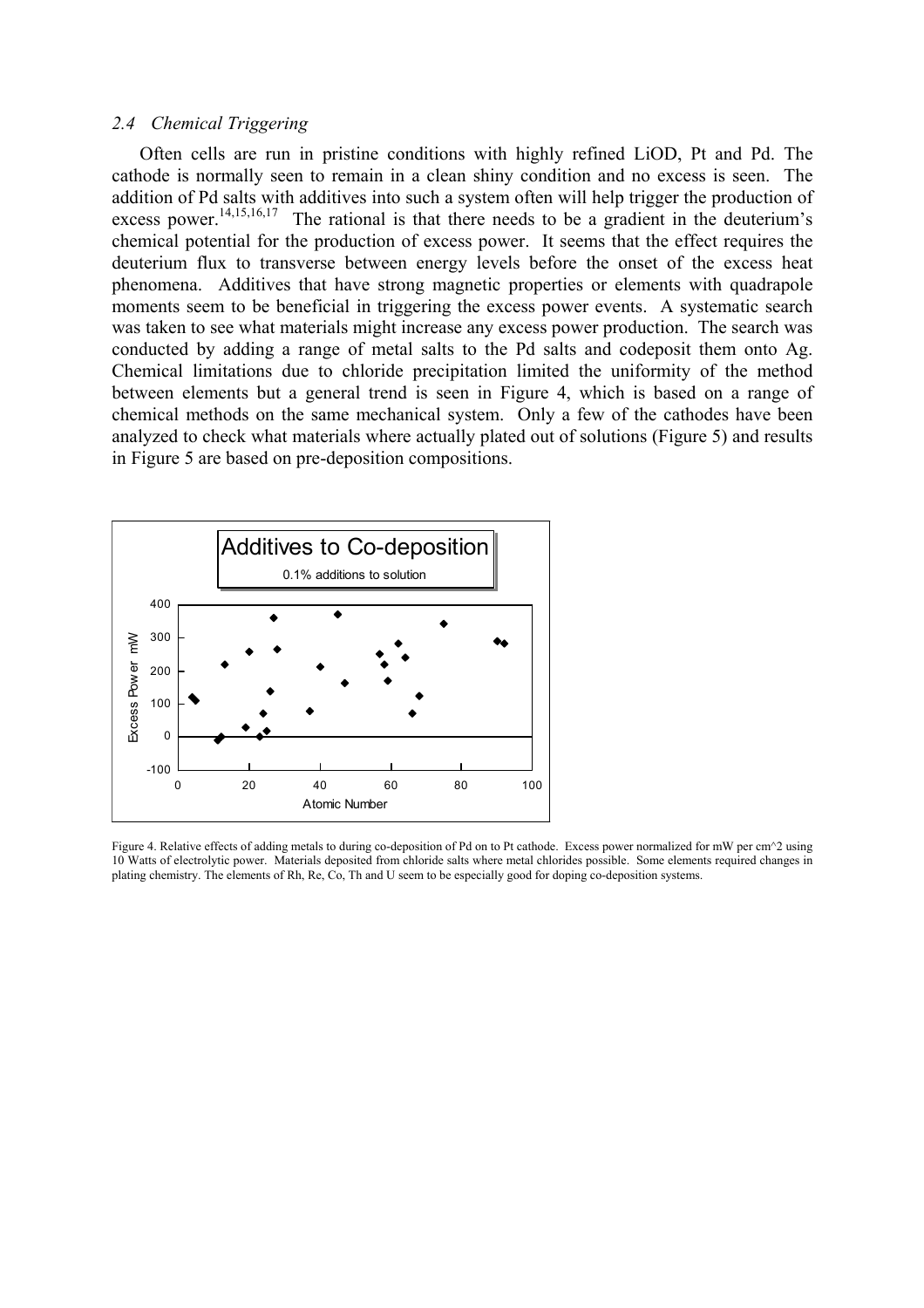

Figure 5. XRF analysis of cathode after codeposition of Pd with additives of U, Rh ,La and Ce. The U was added for increased D occupation at near lattice sites and the Rh to increase the absorption of D within the Pd black. The La and Ce where added to allow for spin exchanges to aid spin conservation terms for wave functions in the  $D + D$  He nuclear channel.

Some theorists have proposed that the inclusion of He within the lattice structure is required for the  $D+ D$  > He reaction to proceed. Many of the chemical and laser triggering tests replaced air and any evolved gases with He before the triggering agent was employed. This assured that the triggering would not be of any chemical events with trapped oxygen and evolved hydrogen or similar events. Also some trials were made with He added during the codeposition process to see if He could be trapped within the deposition and affect any rates. No effects were seen by such He additions. This seems to rule out the possibility that the triggering was of some chemical reactions from the gas phase. Helium was also used in a similar manner to rule out hydrogen recombination effects here and in other systems presented here. However, it was not possible to test samples totally void of all He due to the ubiquitous He within all atmospheric and metal samples. Thus we could not see if the He was a necessary condition for excess heat production.

## *2.5 Magnetic Triggering*

Changing the magnet field in the region of the cathode seems to often trigger the release of excess power. It is unclear at this time if this is truly a magnetic effect or if the changed magnetic field alters the flow of ions during electrolysis due to the Lorentz forces on the ions in solution and thus change the heat flow within the cell. However the effect is also seen in flow systems that are less subject to the location of heat production. The effect is most often seen when the cell is loaded with the magnetic field in one direction and then it is either reversed or placed 90 degrees from its original orientation when the cell is run at higher current densities. The effect was not seen when the magnetic field at the cathode drops below 200 gauss or when the magnetic field is uniform across the entire cell. The presence of small additions of Co and similar magnetic materials within codeposited systems seem to enhance the effect.

 The important feature of the apparent magnetic effect is that the magnetic field be changed. However it is very difficult to run a well-controlled system when magnets are employed. This is because their orientation and placements close to the cell changes the "heat fin" effects when permanent magnets are used. The ion flows within the cell severely limits the certainty of isoperabolic systems unless stirring is employed and magnetic stirring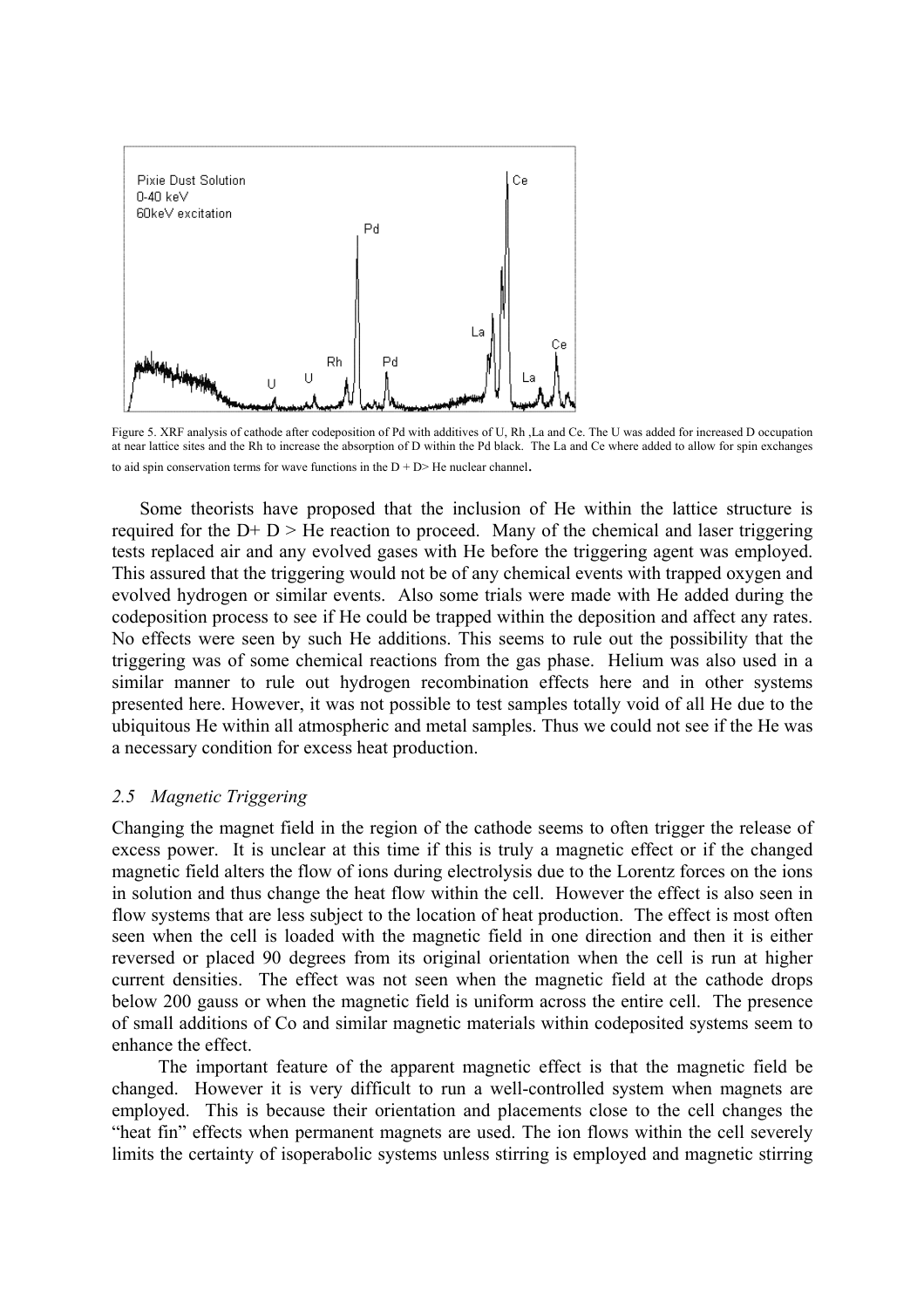cannot be used in these systems. In short, the effect is not clearly shown and quantified at this time. It is illustrated here just to show other possibilities for study of the triggering of CF events. The effect deserves to be carefully studied by a specialized calorimeter that can be used despite the complications that the magnets bring to the problem.

## *2.6 Laser Triggering*

Laser triggering of cold fusion events holds great promise as both a heat production method and as an investigative probing method. The cathode is first slowly loaded by electrolysis or by co deposition. It is then given a very thin overcoat of Au. At this time the current to the cathode is normally maintained at around 0.5 A/cm^2. Once in equilibrium, it is irradiated with a laser of specific frequency. The irradiation often produces a shift from equilibrium and the triggering of excess power. It should be noted that the system often responds at higher gains when the cathode is loaded for longer times (for example weeks) and that even a temporary stops in the electrolytic currents of 10 seconds is enough to de-load the cathode and prevent observation of the effect. Investigators are encouraged to maintain the cathode at 0.05A/cm^2 or better at all times once they are deposited with black and over-plated with Au. The use of uninterrupted power supplies is recommended to avoid the loss of a good cathode once identified.



Figure 6. A laser of 670 nm is irradiated on a codeposition of Pd black containing additives of Co, Rh, and U placed on Ag. The temperature of the cell increases by 1.24C while the input power remains constant at 10 W. The laser power is 20 mW over an approximately 2mm spot diameter.

The cathode is first slowly loaded from a 1M LiOD solution over 3 to 5 days. It is then covered with a codeposited layer of Pd by adding Pd salts and any additives to the solution. It is quickly transferred to a new container for calorimetric studies after it acquires the Pd black surface. It is then loaded for at least a day to assure that it is fully loaded. A thin layer of Au is plated over the Pd black surface. A base line is obtained for the system and then the laser is applied to a spot on the cathode's surface. This normally results in about 200 to 300 mW of apparent excess power from the 30 mW of laser power. The excess power sometime reaches 500 to 800 mW of excess. It should be noted that some systems have run long enough to rule out all possible chemical reactions and recombinations as the source of the effect. Some excess power normally remains for a few hours even after the laser is removed. The addition of multiple lasers applied to the same spot on the cathode does not seem to increase the excess power signal above that expected from the addition of the laser power alone. This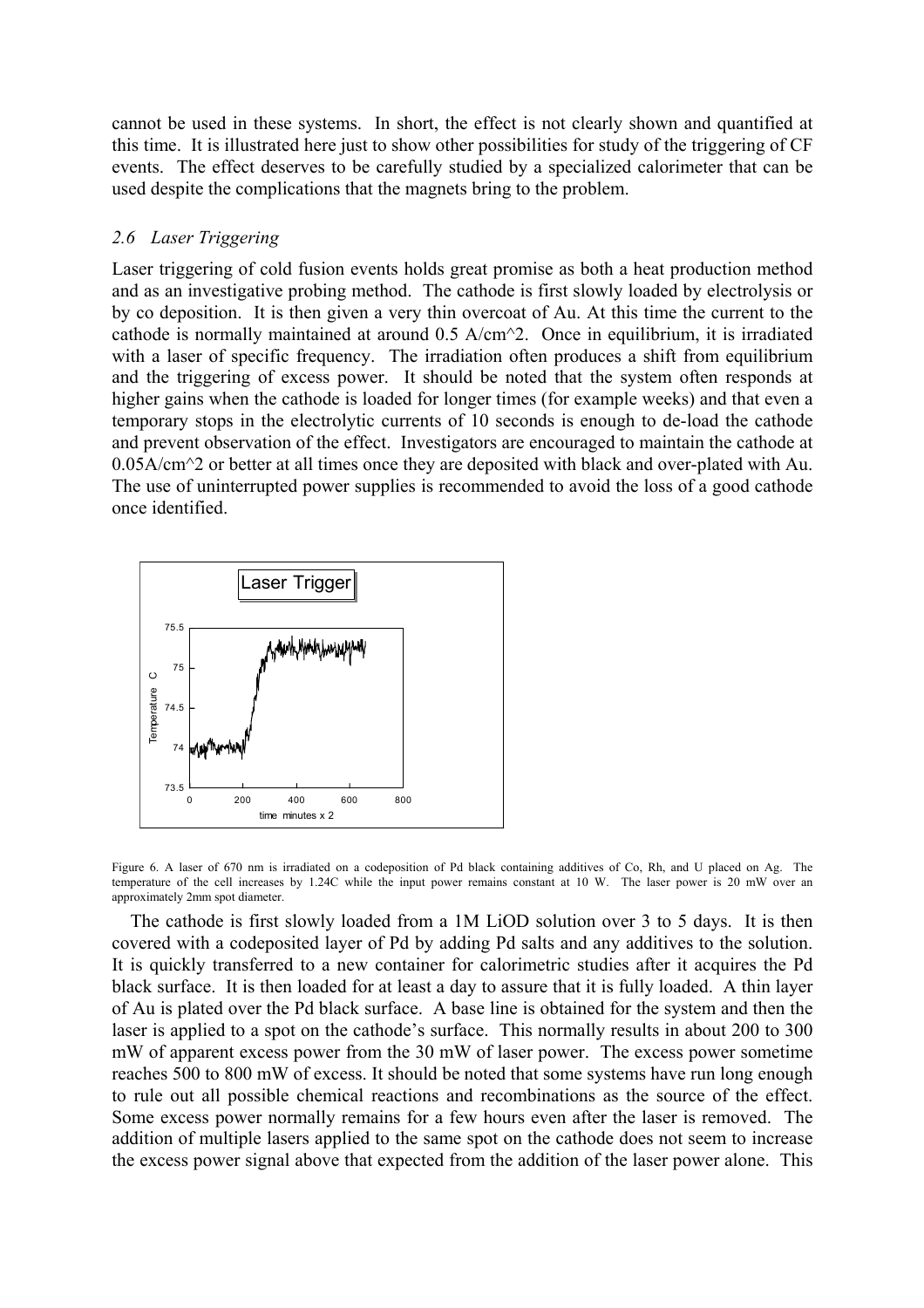would seem to indicate that the excess power is not proportional to the incident laser power but that it triggers the excess power events.

 Our investigations are still underway at this time. However, there seems to be some indications that the polarization of the laser beam with respect to the external magnetic field may play a role in the level of excess power. At the present it seems that the excess power has a term that goes as E x B. The magnetic field is held fixed and the laser beam rotated by rotating the laser housing or by the insertion of quarter wave and half wave plates in the beam. The effect is not large but it is hard to think of a conventional explanation of why the polarization of the beam should affect the cell's temperature. Seeing the excess heat change by rotating the laser housing outside the calorimeter seems to rule out trivial conjectures as to the internal heat source. However the Poynting vector from such radiation would be directed in and out of the cathode's surface and could affect the deuterium flux in near surface areas. The optimum configuration at this time seems to be when the B field is parallel to the cathode's surface and more than 200 gauss as measured in the region of the cathode within the cell, and the laser beam is linearly polarized perpendicular to the B field and directed toward one of the corners where there is maximum loading gradients. There also seems to be a frequency reliance on the effect as addressed the authors' companion article in the proceedings. These effects deserve greater study.

## **3 Conclusion**

We have omitted the details of the individual experiments due to space limitation but have seen that dynamic conditions are beneficial to observing the excess heat effect in CF system. The temptation is to design CF systems that have little or no variation in input conditions and temperatures. This is because of the restraints placed on experiments by good calorimetry. However, it is possible to do reasonable calorimetry and at the same time produce the required dynamic conditions that trigger the production of anomalous heat. It is important that future researchers realize that non- equilibrium events are often required for the effect to by initiated. Variations of input currents, operating temperatures, light intensity; magnetic fields, gas pressures, and chemical potentials all play a role in triggering the CF events.

 Laser stimulation of CF cathodes is a promising approach that allows for surface probing and comparisons between surface conditions on the same cathode. The stimulation of the excess heat effect seems to be more a triggering of events than absolute requirements. Once triggered by the laser the excess heat can last for several hours.

## **References**

- 1. McKubre, M.C.H., et al. *Excess Power Observations in Electrochemical Studies of the D/Pd System; The Influence of Loading*. in *Third International Conference on Cold Fusion, "Frontiers of Cold Fusion"*. Nagoya Japan: Universal Academy Press, Inc., Tokyo, Japan (1992).
- 2. Fleischmann, M., S. Pons, and M. Hawkins, *Electrochemically induced nuclear fusion of deuterium.* J. Electroanal. Chem. **261**: p. 301 and errata in Vol. 263 (1989).
- 3. Schwinger, J., *Nuclear energy in an atomic lattice.* Prog. Theor. Phys., **85**: p. 711 (1991).